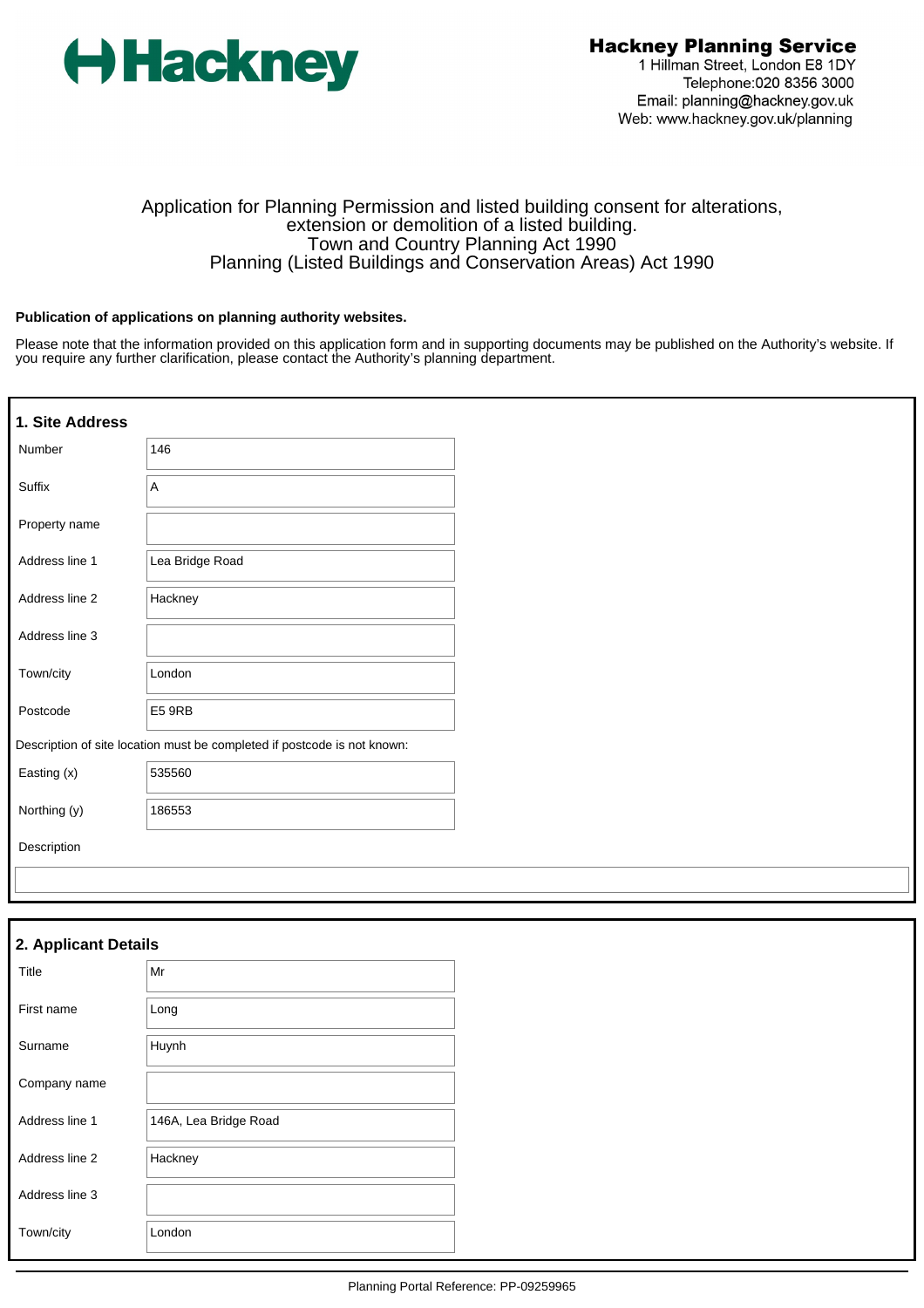| 2. Applicant Details |                                                     |                        |
|----------------------|-----------------------------------------------------|------------------------|
| Country              |                                                     |                        |
| Postcode             | E5 9RB                                              |                        |
|                      | Are you an agent acting on behalf of the applicant? | $\bigcirc$ No<br>t Yes |
| Primary number       |                                                     |                        |
| Secondary number     |                                                     |                        |
| Fax number           |                                                     |                        |
| Email address        |                                                     |                        |

# **3. Agent Details**

| Title            | Mr                           |
|------------------|------------------------------|
| First name       | Raymond                      |
| Surname          | Lam                          |
| Company name     | <b>Oculus Architects Ltd</b> |
| Address line 1   | 155A Regents Park Road       |
| Address line 2   |                              |
| Address line 3   |                              |
| Town/city        | London                       |
| Country          |                              |
| Postcode         | NW18BB                       |
| Primary number   |                              |
| Secondary number |                              |
| Fax number       |                              |
| Email            |                              |

#### **4. Description of the Proposal**

Please describe details of the proposed development or works including details of proposals to alter, extend or demolish the listed building(s).

If you are applying for Technical Details Consent on a site that has been granted Permission In Principle, please include the relevant details in the description below.

Proposed use of building to consist D1 use for a Buddhist Monastery and C3 Use for self contained Duplex Flat as permitted on 2013/2118. Commencement of works started on permission 2013/2118- 2018/3749- 2018/3789-2018/3790 - design amendments to pick up changes in the course of construction.

Has the development or work already been started without consent?<br>
O Yes No

#### **5. Site Information**

#### **Title number(s)**

Please add the title number(s) for the existing building(s) on the site. If the site has no title numbers, please enter "Unregistered"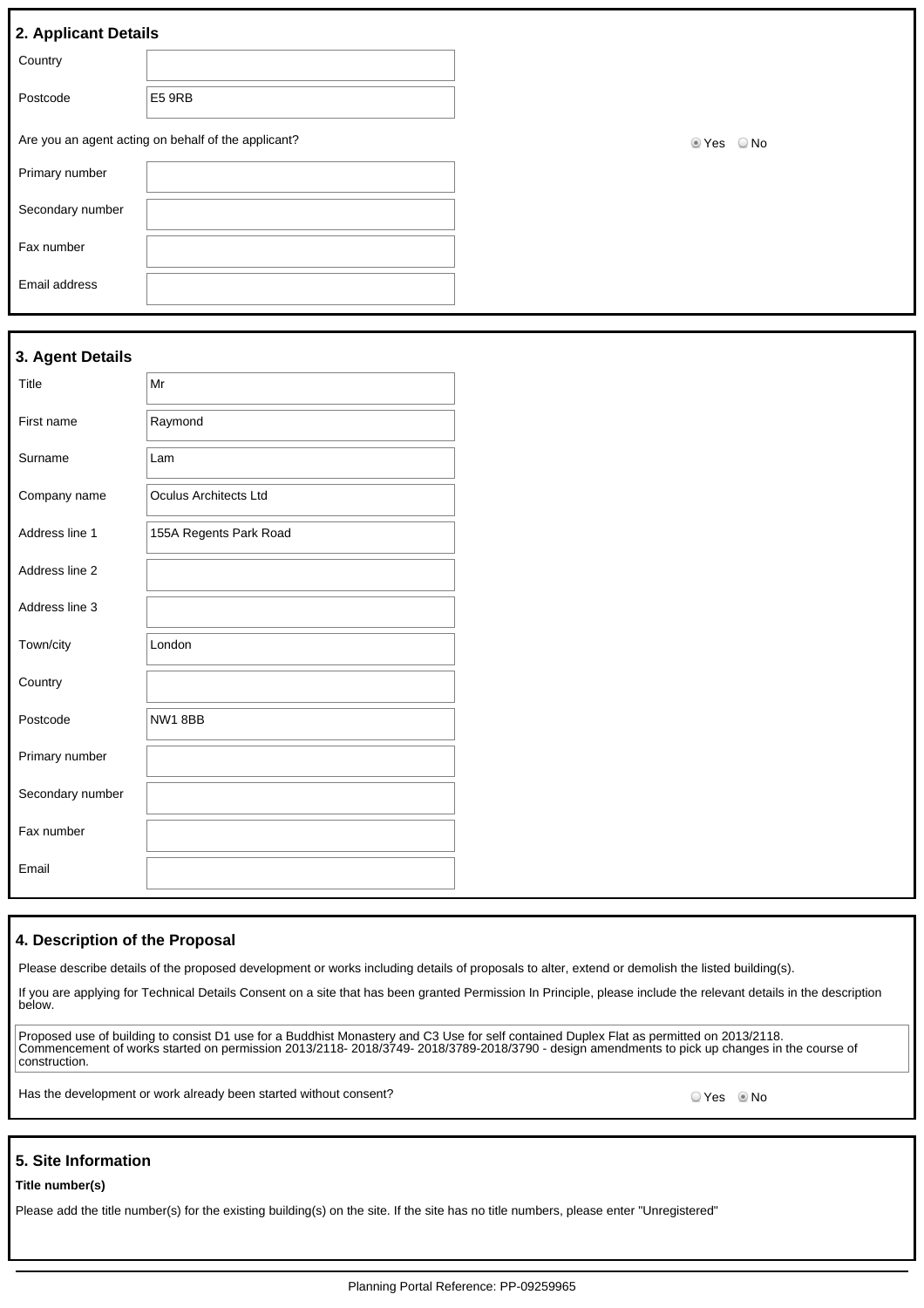| 5. Site Information                                                                                     |                                                                                                                     |                |                                                                                                                                                                     |  |
|---------------------------------------------------------------------------------------------------------|---------------------------------------------------------------------------------------------------------------------|----------------|---------------------------------------------------------------------------------------------------------------------------------------------------------------------|--|
| <b>Title Number</b>                                                                                     | unregistered                                                                                                        |                |                                                                                                                                                                     |  |
| <b>Energy Performance Certificate</b>                                                                   |                                                                                                                     |                |                                                                                                                                                                     |  |
|                                                                                                         | Do any of the buildings on the application site have an Energy Performance Certificate (EPC)?                       |                | ○ Yes ◎ No                                                                                                                                                          |  |
| <b>Public/Private Ownership</b>                                                                         |                                                                                                                     |                |                                                                                                                                                                     |  |
| What is the current ownership status of the site?                                                       |                                                                                                                     |                | $\circ$ Public $\circ$ Private $\circ$ Mixed                                                                                                                        |  |
|                                                                                                         | 6. Further information about the Proposed Development                                                               |                |                                                                                                                                                                     |  |
|                                                                                                         | Are the proposals eligible for the 'Fast Track Route' based on the affordable housing threshold and other criteria? |                | ⊙ Yes © No                                                                                                                                                          |  |
| Do the proposals cover the whole existing building(s)?                                                  |                                                                                                                     |                | ■ Yes © No                                                                                                                                                          |  |
| <b>Current lead Registered Social Landlord (RSL)</b>                                                    |                                                                                                                     |                |                                                                                                                                                                     |  |
| If the proposal does not include affordable housing, select 'No'.                                       | If the proposal includes affordable housing, has a Registered Social Landlord been confirmed?                       |                | ○ Yes ◎ No                                                                                                                                                          |  |
| Details of building(s)                                                                                  |                                                                                                                     |                |                                                                                                                                                                     |  |
| in height as part of the proposal.                                                                      |                                                                                                                     |                | Please add details for each new separate building(s) being proposed (all fields must be completed). Please only include existing building(s) if they are increasing |  |
| <b>Building reference</b>                                                                               | c3 element is 3 storey D1 single                                                                                    |                |                                                                                                                                                                     |  |
| Maximum height (Metres)                                                                                 | 5                                                                                                                   |                |                                                                                                                                                                     |  |
| Number of storeys                                                                                       | 3                                                                                                                   |                |                                                                                                                                                                     |  |
| Loss of garden land                                                                                     |                                                                                                                     |                |                                                                                                                                                                     |  |
| Will the proposal result in the loss of any residential garden land?                                    |                                                                                                                     |                | ⊙ Yes © No                                                                                                                                                          |  |
| Projected cost of works                                                                                 |                                                                                                                     |                |                                                                                                                                                                     |  |
| Please provide the estimated total cost of the                                                          | Up to £2m                                                                                                           |                |                                                                                                                                                                     |  |
| proposal                                                                                                |                                                                                                                     |                |                                                                                                                                                                     |  |
| 7. Vacant Building Credit                                                                               |                                                                                                                     |                |                                                                                                                                                                     |  |
|                                                                                                         | Does the proposed development qualify for the vacant building credit?                                               |                | ⊙Yes ®No                                                                                                                                                            |  |
|                                                                                                         |                                                                                                                     |                |                                                                                                                                                                     |  |
| 8. Superseded consents                                                                                  |                                                                                                                     |                |                                                                                                                                                                     |  |
| Does this proposal supersede any existing consent(s)?<br>■ Yes ■ No                                     |                                                                                                                     |                |                                                                                                                                                                     |  |
| Please add details of any superseded consent(s)                                                         |                                                                                                                     |                |                                                                                                                                                                     |  |
| <b>LPA Application Number</b><br>Partial Supersedence<br>Unit Reference<br><b>Component Description</b> |                                                                                                                     |                |                                                                                                                                                                     |  |
| 2013/2118                                                                                               | Yes                                                                                                                 | x1 c3 to x1 d1 | Retain D1 omit consented C3 unit to<br>main hall.                                                                                                                   |  |
|                                                                                                         |                                                                                                                     |                |                                                                                                                                                                     |  |

# **9. Development Dates**

Please add the expected commencement and completion dates for all phases of the proposed development. If the entire development is to be completed in a single phase, state in the 'Phase Detail' that it covers the 'Entire Development'.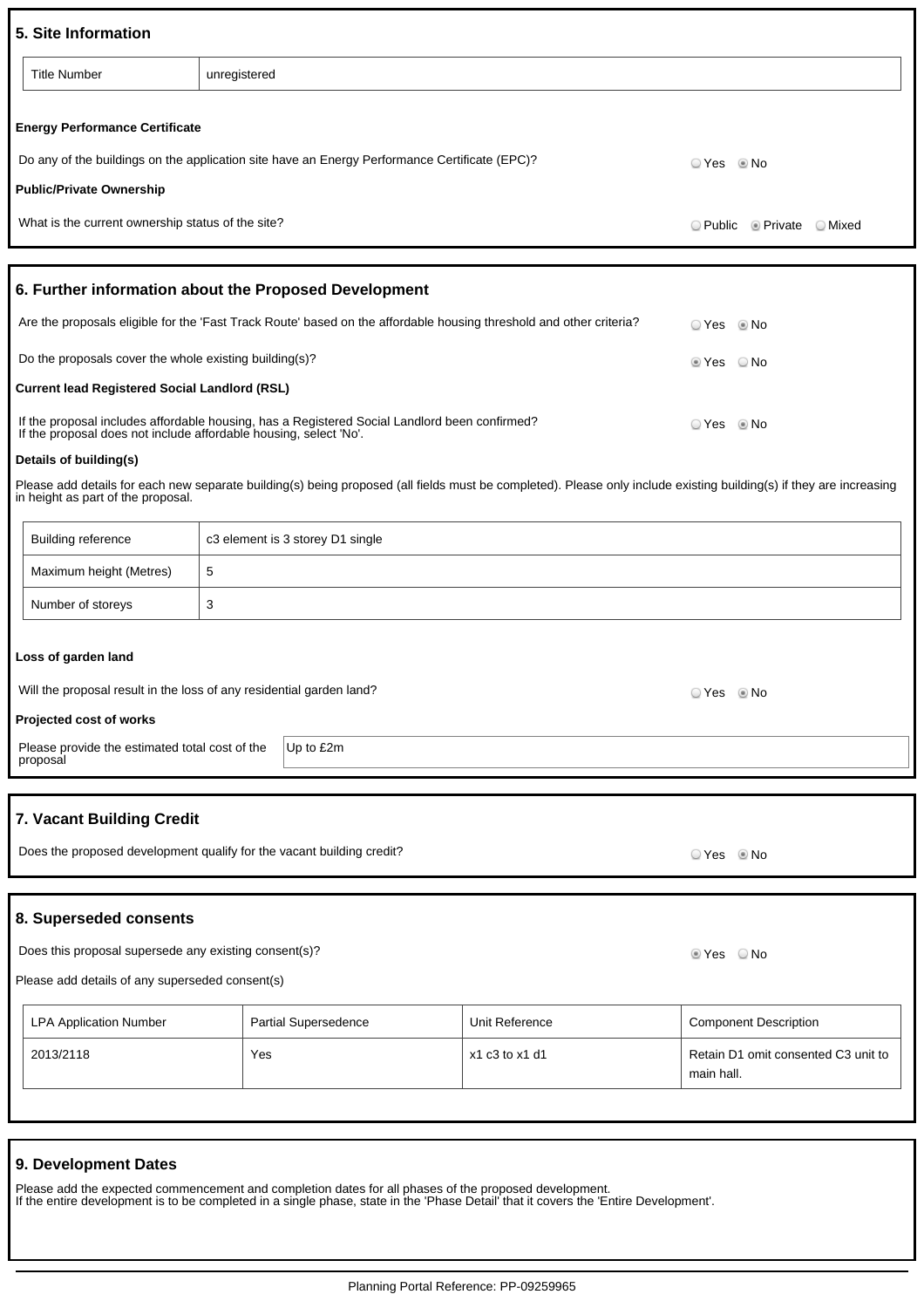# **9. Development Dates**

| <b>Phase Detail</b>                   | <b>Commencement Month</b> | Commencement Year | <b>Completion Month</b> | <b>Completion Year</b> |
|---------------------------------------|---------------------------|-------------------|-------------------------|------------------------|
| Phase 1 main building                 | May                       | 2019              | December                | 2020                   |
| Phase 2 - gate and railings to follow | February                  | 2020              | May                     | 2020                   |

| 10. Scheme and Developer Information<br><b>Scheme Name</b> |                      |  |
|------------------------------------------------------------|----------------------|--|
| Does the scheme have a name?                               | ○ Yes ◎ No           |  |
| <b>Developer Information</b>                               |                      |  |
| Has a lead developer been assigned?                        | ⊙ Yes             No |  |

#### **11. Listed Building Grading**

|  | What is the grading of the listed building (as stated in the list of Buildings of Special Architectural or Historical Interest)? |  |
|--|----------------------------------------------------------------------------------------------------------------------------------|--|
|  |                                                                                                                                  |  |

- Don't know
- Grade I
- Grade II\*
- Grade II

### **12. Demolition of Listed Building**

| Does the proposal include the partial or total demolition of a listed building? | ⊇Yes . ⊚No |  |
|---------------------------------------------------------------------------------|------------|--|
|                                                                                 |            |  |

#### **13. Immunity from Listing**

| Has a Certificate of Immunity from Listing been sought in respect of this building? | ⊃ Yes     ® No |  |
|-------------------------------------------------------------------------------------|----------------|--|
|-------------------------------------------------------------------------------------|----------------|--|

#### **14. Listed Building Alterations**

| Do the proposed works include alterations to a listed building?                                                         | $\circ$ Yes $\circ$ No                                       |  |
|-------------------------------------------------------------------------------------------------------------------------|--------------------------------------------------------------|--|
| If Yes, do the proposed works include                                                                                   |                                                              |  |
| a) works to the interior of the building?                                                                               | $\textcolor{red}{\bullet}$ Yes $\textcolor{red}{\bullet}$ No |  |
| b) works to the exterior of the building?                                                                               | $\circ$ Yes $\circ$ No                                       |  |
| c) works to any structure or object fixed to the property (or buildings within its curtilage) internally or externally? | $\odot$ Yes $\odot$ No                                       |  |
| d) stripping out of any internal wall, ceiling or floor finishes (e.g. plaster, floorboards)?                           | $\odot$ Yes $\odot$ No                                       |  |

If the answer to any of these questions is Yes, please provide plans, drawings and photographs sufficient to identify the location, extent and character of the items to be removed. Also include the proposal for their replacement, including any new means of structural support, and state references for the plan(s)/drawing(s).

Oculus Statement on works/ Appendix 1-9 to cover updated material

#### **15. Materials**

Does the proposed development require any materials to be used? Does No No No Yes No No

O Don't know O Yes O No

**Please provide a description of existing and proposed materials and finishes to be used (including type, colour and name for each material) demolition**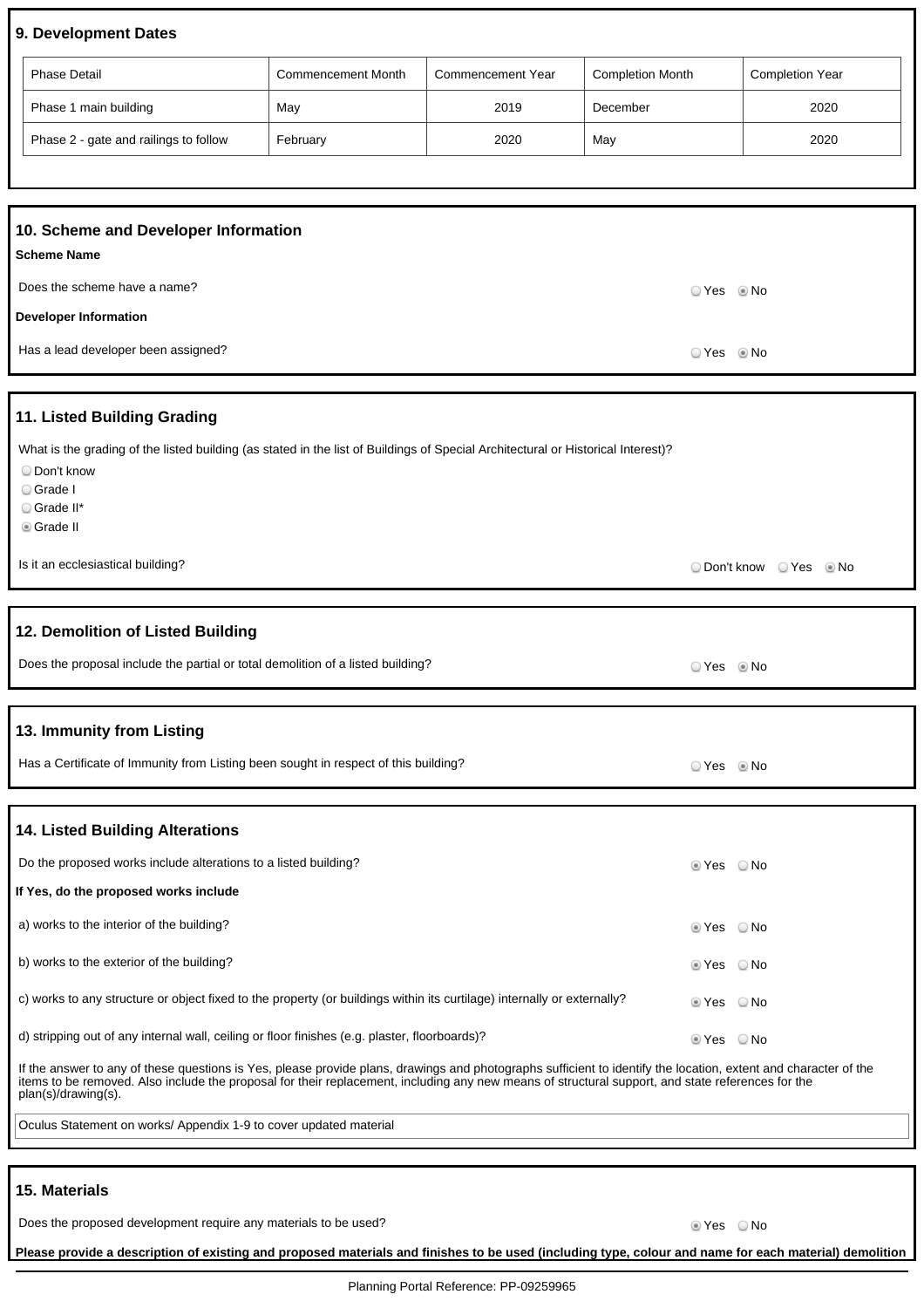# **15. Materials**

#### **excluded**

Please add materials by using the dropdown list to select the type, clicking 'Add' and entering all the details in the popup box

| <b>Type</b>                                 | <b>Existing materials and finishes</b> | Proposed materials and finishes   |
|---------------------------------------------|----------------------------------------|-----------------------------------|
| <b>External Walls</b>                       | Brick / Kentish Rag/ Bath Limestone/   | to match existing                 |
| Roof covering                               | tiles                                  | to match existing                 |
| Chimney                                     | Kentish Rag/Chimney Pots               | To match existing                 |
| Windows                                     | Timber/ lead-metal                     | Timber                            |
| <b>External Doors</b>                       | Timber                                 | Timber                            |
| Ceilings                                    | painted board painted                  | Inset Plasterboard Painted        |
| <b>Internal Walls</b>                       | Lime Render breathable                 | As existing                       |
| <b>Floors</b>                               | concrete/timber                        | tiles/timber                      |
| <b>Internal Doors</b>                       | timber                                 | timber                            |
| Rainwater goods                             | plastic                                | Cast Iron                         |
| Boundary treatments (e.g. fences,<br>walls) | stone and plywood hoarding             | stone and enamel painted railings |

Are you submitting additional information on submitted plans, drawings or a design and access statement? <br>
Set Set S

If Yes, please state references for the plans, drawings and/or design and access statement

Proposed General arrangement/ existing consented drawings for condition discharge

# **16. Site Area** What is the measurement of the site area? (numeric characters only). 525.00 Unit Sq. metres

| 17. Existing Use                                                                                                                               |            |      |  |  |
|------------------------------------------------------------------------------------------------------------------------------------------------|------------|------|--|--|
| Please describe the current use of the site                                                                                                    |            |      |  |  |
| D1/C3 use originally, planning for x2 C3 implementation commenced                                                                              |            |      |  |  |
| Is the site currently vacant?                                                                                                                  | ■ Yes © No |      |  |  |
| If Yes, please describe the last use of the site                                                                                               |            |      |  |  |
| B2 Workshop/ flat unknown                                                                                                                      |            |      |  |  |
| When did this use end<br>(if known)?<br>DD/MM/YYYY                                                                                             |            |      |  |  |
| Does the proposal involve any of the following? If Yes, you will need to submit an appropriate contamination assessment with your application. |            |      |  |  |
| Land which is known to be contaminated                                                                                                         | ○ Yes ◎ No |      |  |  |
| Land where contamination is suspected for all or part of the site                                                                              | © Yes      | © No |  |  |
| A proposed use that would be particularly vulnerable to the presence of contamination                                                          | ○ Yes      | © No |  |  |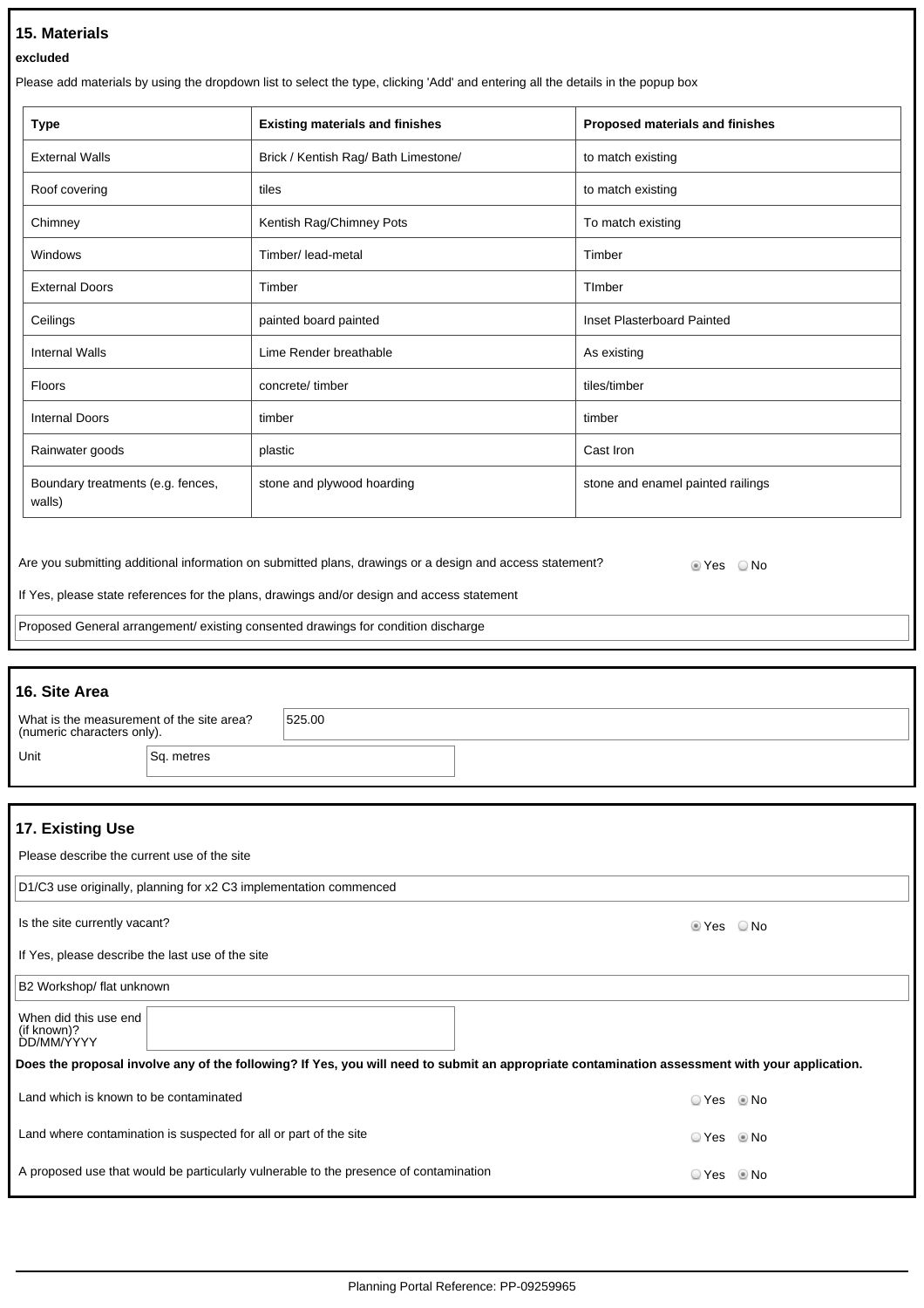# **18. Existing and Proposed Uses**

Please add details of the Gross Internal Area (GIA) for all current uses and how this will change based on the proposed development. Details of the floor area for any proposed new uses should also be added.

| Use Class                         | Existing gross<br>internal floor area<br>(square metres) | Gross internal floor<br>area lost (including<br>by change of use)<br>(square metres) | Gross internal floor<br>area gained<br>(including change of<br>use) (square metres) |
|-----------------------------------|----------------------------------------------------------|--------------------------------------------------------------------------------------|-------------------------------------------------------------------------------------|
| D1 - Non-residential institutions | 110                                                      | 63                                                                                   | 63                                                                                  |
| Total                             | 110                                                      | 63                                                                                   | 63                                                                                  |

| 19. Pedestrian and Vehicle Access, Roads and Rights of Way                                |              |  |
|-------------------------------------------------------------------------------------------|--------------|--|
| Is a new or altered vehicular access proposed to or from the public highway?              | ⊙ Yes ◎ No   |  |
| Is a new or altered pedestrian access proposed to or from the public highway?             | ⊙ Yes © No   |  |
| Are there any new public roads to be provided within the site?                            | ⊙ Yes © No   |  |
| Are there any new public rights of way to be provided within or adjacent to the site?     | ⊙ Yes © No   |  |
| Do the proposals require any diversions/extinguishments and/or creation of rights of way? | ⊙ Yes … ® No |  |

# **20. Vehicle Parking**

Does the site have any existing vehicle/cycle parking spaces or will the proposed development add/remove any parking spaces? Yes No

| 21. Electric vehicle charging points<br>Do the proposals include electric vehicle charging points and/or hydrogen refuelling facilities?                      | ○ Yes ◎ No |      |                |
|---------------------------------------------------------------------------------------------------------------------------------------------------------------|------------|------|----------------|
|                                                                                                                                                               |            |      |                |
| 22. Foul Sewage                                                                                                                                               |            |      |                |
| Please state how foul sewage is to be disposed of:<br>√ Mains Sewer<br>$\Box$ Septic Tank<br>Package Treatment plant<br>□Cess Pit<br>$\Box$ Other<br>□Unknown |            |      |                |
| Are you proposing to connect to the existing drainage system?                                                                                                 | ◯ Yes      | ○ No | <b>Unknown</b> |
|                                                                                                                                                               |            |      |                |

| 23. Water Management                                                                                                                   |       |        |      |  |
|----------------------------------------------------------------------------------------------------------------------------------------|-------|--------|------|--|
| Please state the expected percentage<br>reduction of surface water discharge (for a 1 in<br>100-year rainfall event) from the proposal | 10    |        |      |  |
| Are Green Sustainable Drainage Systems (SuDS) incorporated into the drainage design for the proposal?<br>$\circ$ Yes $\circ$ No        |       |        |      |  |
| Please state the expected internal residential<br>water usage of the proposal (litres per person<br>per day)                           | 30.00 |        |      |  |
| Does the proposal include the harvesting of rainfall?                                                                                  |       | t Yes⊙ | ⊙ No |  |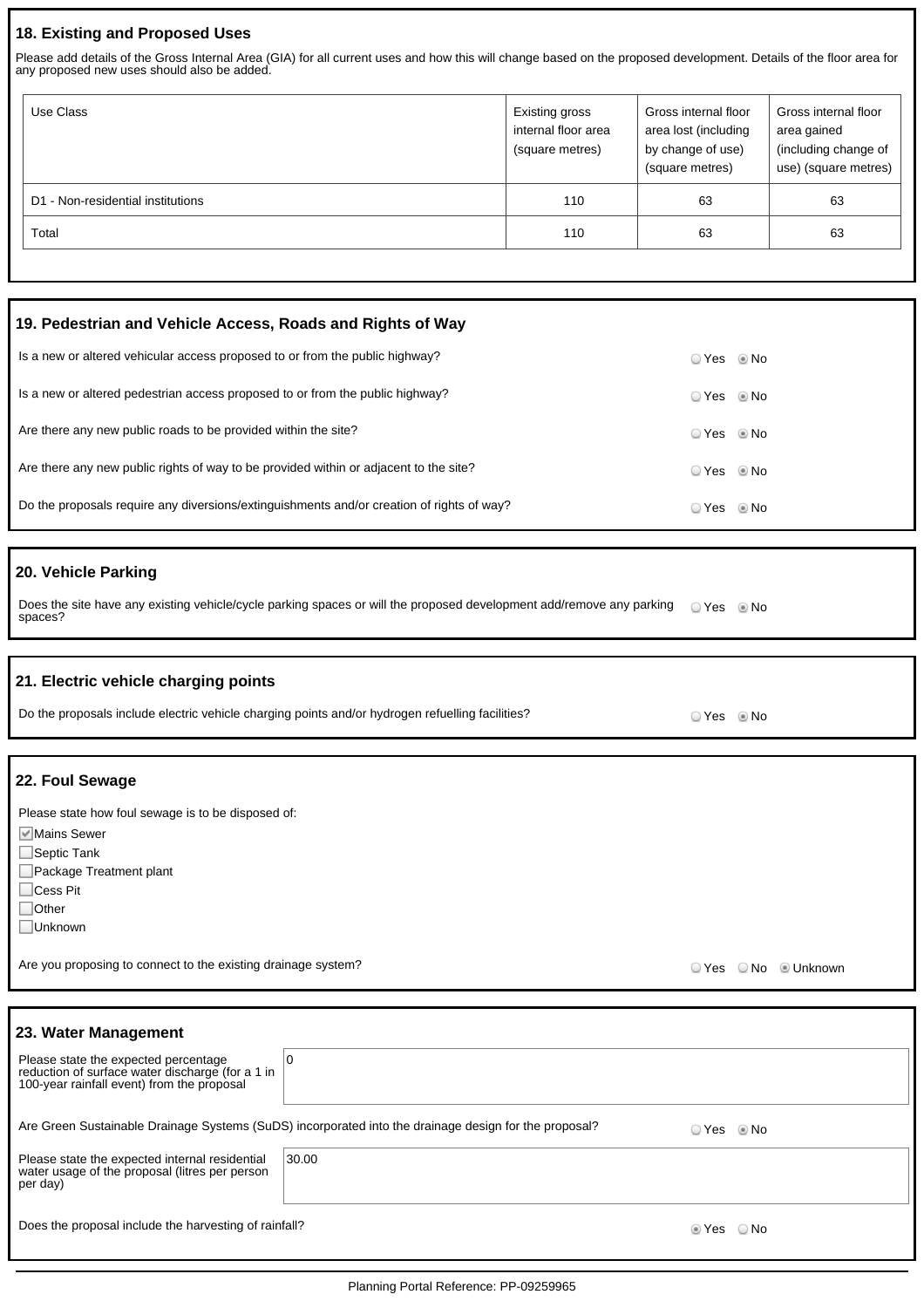### **23. Water Management**

Does the proposal include re-use of grey water? No water and the state of grey water?

| 24. Assessment of Flood Risk                                                                                                                                                                                                                          |            |      |
|-------------------------------------------------------------------------------------------------------------------------------------------------------------------------------------------------------------------------------------------------------|------------|------|
| Is the site within an area at risk of flooding? (Check the location on the Government's Flood map for planning. You<br>should also refer to national standing advice and your local planning authority requirements for information as<br>necessary.) | ○ Yes ◎ No |      |
| If Yes, you will need to submit a Flood Risk Assessment to consider the risk to the proposed site.                                                                                                                                                    |            |      |
| Is your proposal within 20 metres of a watercourse (e.g. river, stream or beck)?                                                                                                                                                                      | ○ Yes ◎ No |      |
| Will the proposal increase the flood risk elsewhere?                                                                                                                                                                                                  | ○ Yes      | © No |
| How will surface water be disposed of?                                                                                                                                                                                                                |            |      |
| Sustainable drainage system                                                                                                                                                                                                                           |            |      |
| $\Box$ Existing water course                                                                                                                                                                                                                          |            |      |
| $\Box$ Soakaway                                                                                                                                                                                                                                       |            |      |
| Main sewer                                                                                                                                                                                                                                            |            |      |
| Pond/lake                                                                                                                                                                                                                                             |            |      |
|                                                                                                                                                                                                                                                       |            |      |
| 25. Trees and Hedges                                                                                                                                                                                                                                  |            |      |

| Are there trees or hedges on the proposed development site?                                                                                                                                 | lier ONo |      |
|---------------------------------------------------------------------------------------------------------------------------------------------------------------------------------------------|----------|------|
| And/or: Are there trees or hedges on land adjacent to the proposed development site that could influence the<br>development or might be important as part of the local landscape character? | l Yes    | ⊙ No |

**If Yes to either or both of the above, you may need to provide a full tree survey, at the discretion of your local planning authority. If a tree survey is required, this and the accompanying plan should be submitted alongside your application. Your local planning authority should make clear on its website what the survey should contain, in accordance with the current 'BS5837: Trees in relation to design, demolition and construction - Recommendations'.**

### **26. Biodiversity and Geological Conservation**

**Is there a reasonable likelihood of the following being affected adversely or conserved and enhanced within the application site, or on land adjacent to or near the application site?**

**To assist in answering this question correctly, please refer to the help text which provides guidance on determining if any important biodiversity or geological conservation features may be present or nearby; and whether they are likely to be affected by the proposals.**

a) Protected and priority species:

- Yes, on the development site
- Yes, on land adjacent to or near the proposed development
- No

b) Designated sites, important habitats or other biodiversity features:

- Yes, on the development site
- Yes, on land adjacent to or near the proposed development
- No

c) Features of geological conservation importance:

Yes, on the development site

Yes, on land adjacent to or near the proposed development

No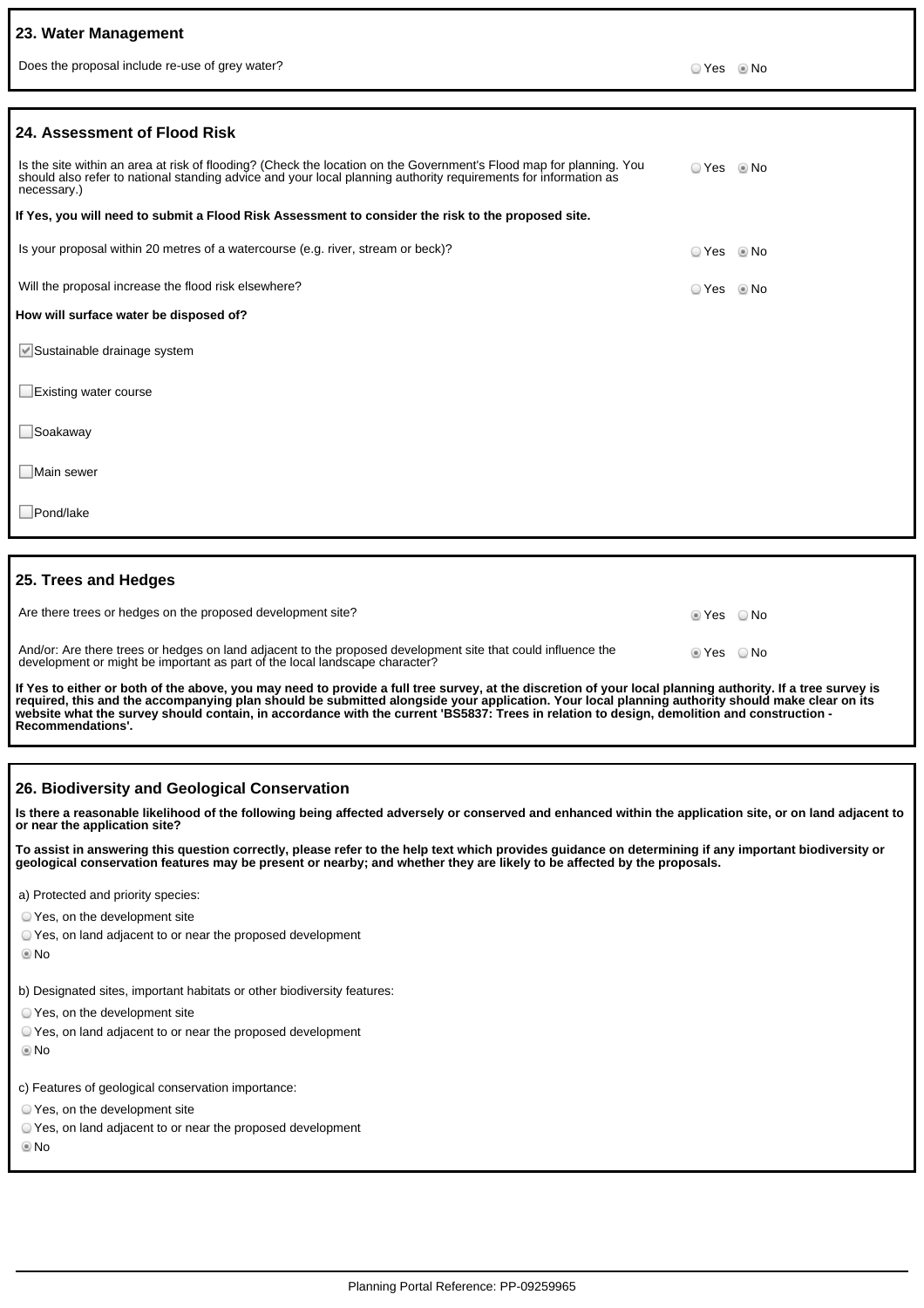| 27. Open and Protected Space                                                                                                                                               |           |      |
|----------------------------------------------------------------------------------------------------------------------------------------------------------------------------|-----------|------|
| Will the proposed development result in the loss, gain or change of use of any open space?                                                                                 | ⊙ Yes     | © No |
| Will the proposed development result in the loss, gain or change of use of a site protected with a nature designation?                                                     | ◯ Yes     | © No |
|                                                                                                                                                                            |           |      |
| 28. Waste and recycling provision                                                                                                                                          |           |      |
| Does every unit in this proposal (residential and non-residential) have dedicated internal and external storage space for<br>dry recycling, food waste and residual waste? | ◉ Yes     | ⊙ No |
|                                                                                                                                                                            |           |      |
| 29. Residential Units                                                                                                                                                      |           |      |
| Does this proposal involve the loss or replacement of any self-contained residential units or student accommodation<br>(including those being rebuilt)?                    | ◯ Yes     | © No |
| Does this proposal involve the addition of any self-contained residential units or student accommodation (including those<br>being rebuilt)?                               | $OYes$ Mo |      |
|                                                                                                                                                                            |           |      |

#### **30. Non-Permanent Dwellings**

Please add details of any non-permanent dwellings (if used as main residence e.g. caravans, mobile homes, converted railway carriages, etc...), traveller pitches/plots or houseboat moorings that this proposal seeks to add or remove

#### **31. Other Residential Accommodation**

Please add details of any non self-contained accommodation, based on the categories in the drop down menu, that this proposal seeks to add, remove or rebuild.

Provision for older people Please specify the number of proposed rooms, of the types listed below, to be specifically provided for older people

| Older persons care home accommodation -<br>Residential care homes (Use Class C2)    | O |
|-------------------------------------------------------------------------------------|---|
| Older persons supported and specialised<br>accommodation - Hostel (Sui Generis Use) |   |

| 32. Utilities<br>Water and gas connections                                              |   |            |      |
|-----------------------------------------------------------------------------------------|---|------------|------|
| Number of new water connections required                                                | 0 |            |      |
| Number of new gas connections required                                                  | 0 |            |      |
| <b>Fire safety</b>                                                                      |   |            |      |
| Is a fire suppression system proposed?                                                  |   | ○ Yes      | © No |
| Internet connections                                                                    |   |            |      |
| Number of residential units to be served by full  1<br>fibre internet connections       |   |            |      |
| Number of non-residential units to be served by $ 1$<br>full fibre internet connections |   |            |      |
| <b>Mobile networks</b>                                                                  |   |            |      |
| Has consultation with mobile network operators been carried out?                        |   | ○ Yes ◎ No |      |
|                                                                                         |   |            |      |
| 33. Environmental Impacts<br><b>Community energy</b>                                    |   |            |      |

Will the proposal provide any on-site community-owned energy generation?<br>
O Yes No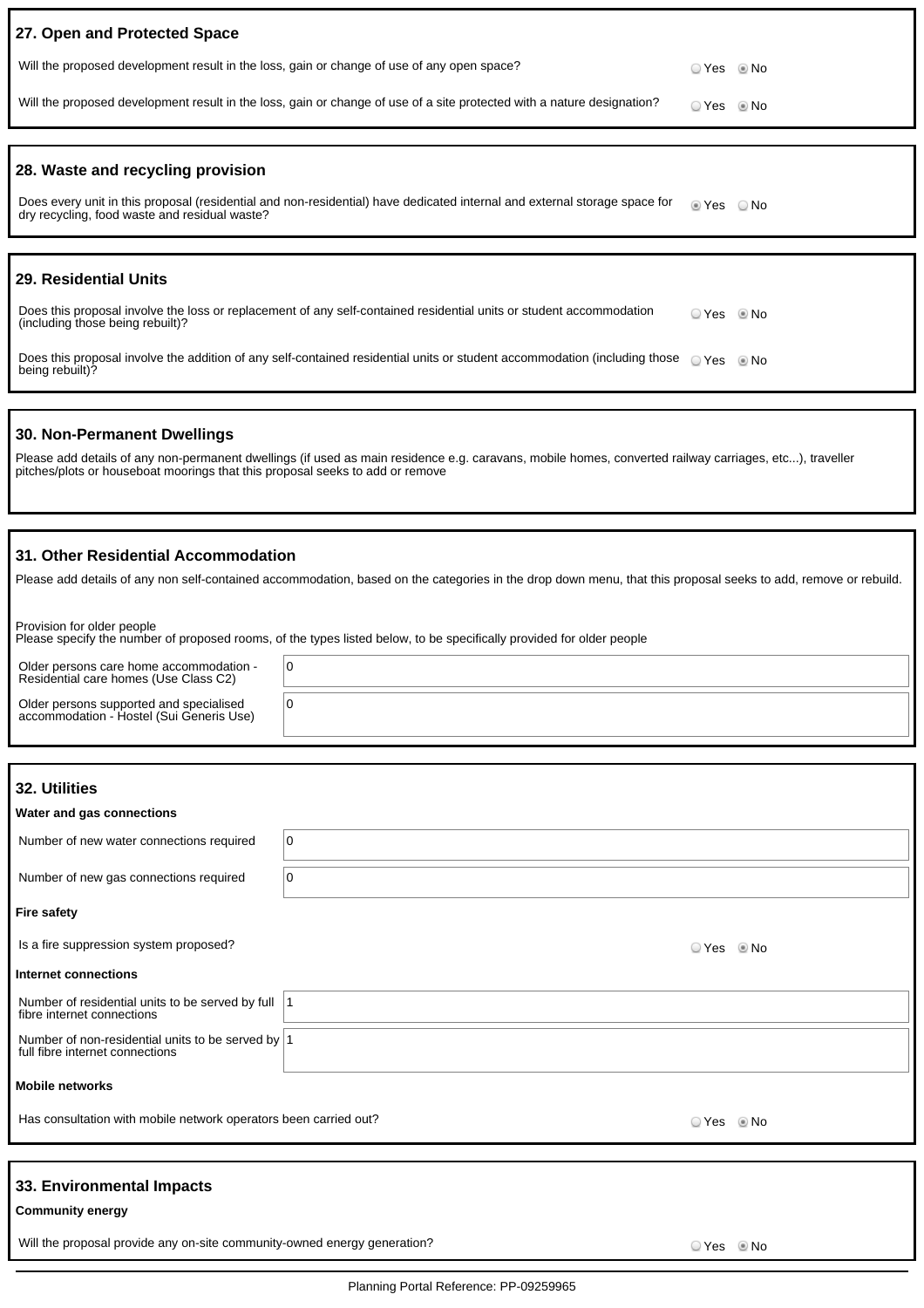| 33. Environmental Impacts                                                        |                                                                                                                                                         |                |  |
|----------------------------------------------------------------------------------|---------------------------------------------------------------------------------------------------------------------------------------------------------|----------------|--|
| <b>Heat pumps</b>                                                                |                                                                                                                                                         |                |  |
| Will the proposal provide any heat pumps?                                        |                                                                                                                                                         | ⊙ Yes © No     |  |
| Solar energy                                                                     |                                                                                                                                                         |                |  |
| Does the proposal include solar energy of any kind?                              |                                                                                                                                                         | ⊙ Yes © No     |  |
| Passive cooling units                                                            |                                                                                                                                                         |                |  |
| Number of proposed residential units with<br>passive cooling                     | 0                                                                                                                                                       |                |  |
| <b>Emissions</b>                                                                 |                                                                                                                                                         |                |  |
| NOx total annual emissions (Kilograms)                                           | 0                                                                                                                                                       |                |  |
| Particulate matter (PM) total annual emissions<br>(Kilograms)                    | $\overline{0}$                                                                                                                                          |                |  |
| Greenhouse gas emission reductions                                               |                                                                                                                                                         |                |  |
|                                                                                  | Will greenhouse gas emissions be reduced by a level exceeding that specified by Part L of The Building Regulations?                                     | ○ Yes ◎ No     |  |
| <b>Green Roof</b>                                                                |                                                                                                                                                         |                |  |
| Proposed area of 'Green Roof' to be added<br>(Square metres)                     | 0.00                                                                                                                                                    |                |  |
| <b>Urban Greening Factor</b>                                                     |                                                                                                                                                         |                |  |
| Please enter the Urban Greening Factor score                                     | 100.00                                                                                                                                                  |                |  |
| Residential units with electrical heating                                        |                                                                                                                                                         |                |  |
| Number of proposed residential units with<br>electrical heating                  | $\mathbf{1}$                                                                                                                                            |                |  |
| <b>Reused/Recycled materials</b>                                                 |                                                                                                                                                         |                |  |
| Percentage of demolition/construction material<br>to be reused/recycled          | 30                                                                                                                                                      |                |  |
|                                                                                  |                                                                                                                                                         |                |  |
| 34. Employment                                                                   |                                                                                                                                                         |                |  |
| employees?                                                                       | Are there any existing employees on the site or will the proposed development increase or decrease the number of                                        | © Yes     ® No |  |
|                                                                                  |                                                                                                                                                         |                |  |
| 35. Hours of Opening                                                             |                                                                                                                                                         |                |  |
| Are Hours of Opening relevant to this proposal?                                  |                                                                                                                                                         | ⊙ Yes © No     |  |
|                                                                                  |                                                                                                                                                         |                |  |
| 36. Industrial or Commercial Processes and Machinery                             |                                                                                                                                                         |                |  |
|                                                                                  | Does this proposal involve the carrying out of industrial or commercial activities and processes?                                                       | ○ Yes ◎ No     |  |
| Is the proposal for a waste management development?                              |                                                                                                                                                         | ⊙ Yes © No     |  |
| should make it clear what information it requires on its website                 | If this is a landfill application you will need to provide further information before your application can be determined. Your waste planning authority |                |  |
|                                                                                  |                                                                                                                                                         |                |  |
| 37. Hazardous Substances                                                         |                                                                                                                                                         |                |  |
| Does the proposal involve the use or storage of any hazardous substances?        |                                                                                                                                                         | © Yes © No     |  |
|                                                                                  |                                                                                                                                                         |                |  |
| 38. Trade Effluent                                                               |                                                                                                                                                         |                |  |
| Does the proposal involve the need to dispose of trade effluents or trade waste? |                                                                                                                                                         | ⊙ Yes © No     |  |
|                                                                                  |                                                                                                                                                         |                |  |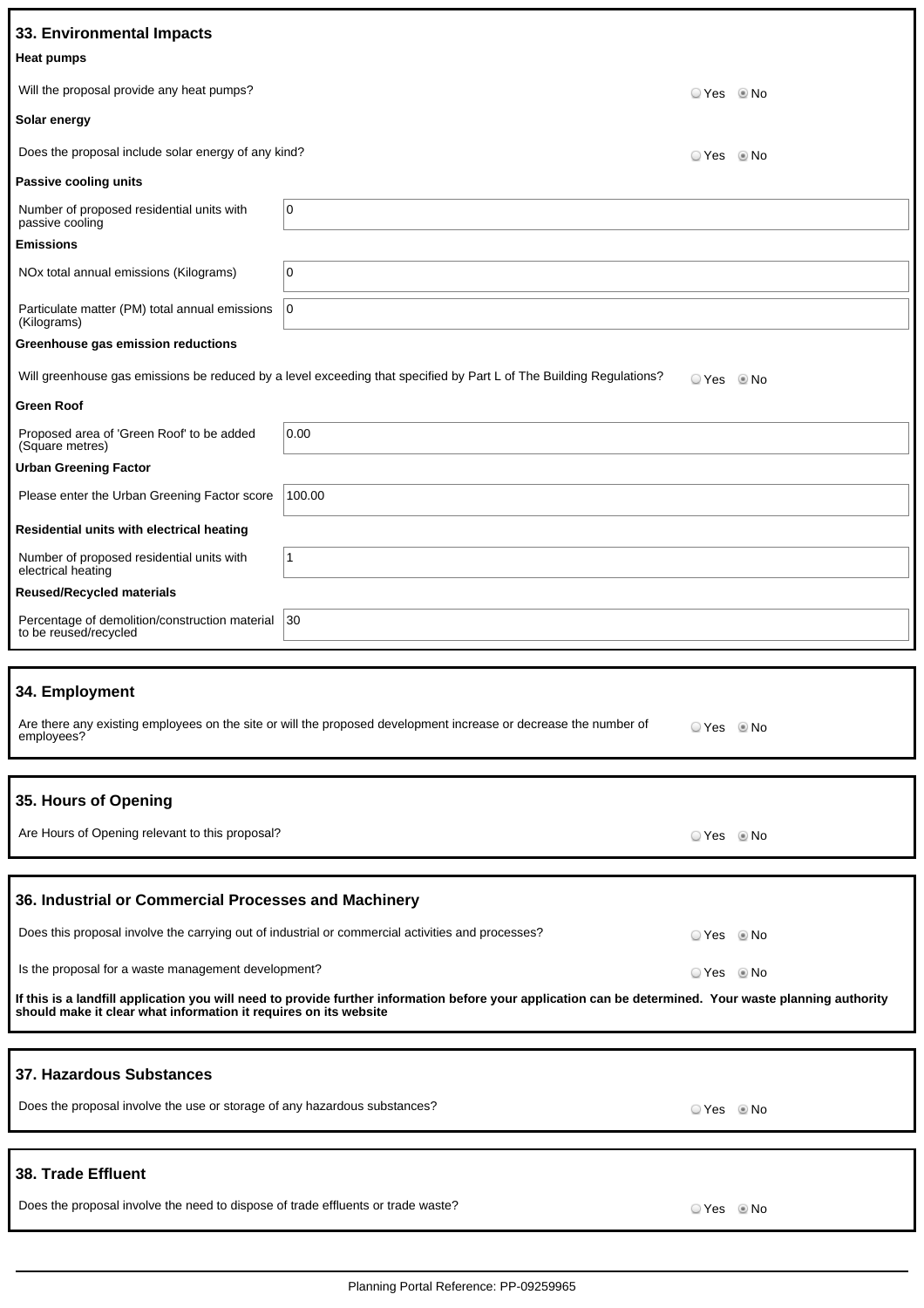| 39. Site Visit                                    |                                                                                                                                                    |               |
|---------------------------------------------------|----------------------------------------------------------------------------------------------------------------------------------------------------|---------------|
|                                                   | Can the site be seen from a public road, public footpath, bridleway or other public land?                                                          | l No<br>◯ Yes |
| <b>The agent</b><br>The applicant<br>Other person | If the planning authority needs to make an appointment to carry out a site visit, whom should they contact?                                        |               |
| 40. Pre-application Advice                        |                                                                                                                                                    |               |
|                                                   | Has assistance or prior advice been sought from the local authority about this application?                                                        | ■ Yes ■ No    |
| efficiently):                                     | If Yes, please complete the following information about the advice you were given (this will help the authority to deal with this application more |               |
| Officer name:                                     |                                                                                                                                                    |               |
| Title                                             | Mr                                                                                                                                                 |               |
| First name                                        |                                                                                                                                                    |               |
| Surname                                           |                                                                                                                                                    |               |
| Reference                                         |                                                                                                                                                    |               |
| Date (Must be pre-application submission)         |                                                                                                                                                    |               |

11/11/2019

Details of the pre-application advice received

detailed in attached design statement section 6

| 41. Authority Employee/Member                                                                                                                                                                                                                                                           |       |       |
|-----------------------------------------------------------------------------------------------------------------------------------------------------------------------------------------------------------------------------------------------------------------------------------------|-------|-------|
| With respect to the Authority, is the applicant and/or agent one of the following:<br>(a) a member of staff<br>(b) an elected member<br>(c) related to a member of staff<br>(d) related to an elected member                                                                            |       |       |
| It is an important principle of decision-making that the process is open and transparent.                                                                                                                                                                                               | ⊇ Yes | l® No |
| For the purposes of this question, "related to" means related, by birth or otherwise, closely enough that a fair-minded and<br>informed observer, having considered the facts, would conclude that there was bias on the part of the decision-maker in<br>the Local Planning Authority. |       |       |
| Do any of the above statements apply?                                                                                                                                                                                                                                                   |       |       |

#### **42. Ownership Certificates and Agricultural Land Declaration**

**Certificate Of Ownership - Certificate A Certificate under Article 14 - Town and Country Planning (Development Management Procedure) (England) Order 2015 & Regulation 6 of the Planning (Listed Buildings and Conservation Areas) Regulations 1990**

**I certify/The applicant certifies that on the day 21 days before the date of this application nobody except myself/the applicant was the owner\* of any part of the land or building to which the application relates, and that none of the land to which the application relates is, or is part of, an agricultural holding\*\***

**\* 'owner' is a person with a freehold interest or leasehold interest with at least 7 years left to run. \*\* 'agricultural holding' has the meaning given by reference to the definition of 'agricultural tenant' in section 65(8) of the Act.**

**NOTE: You should sign Certificate B, C or D, as appropriate, if you are the sole owner of the land or building to which the application relates but the land is, or is part of, an agricultural holding.**

Person role

The applicant

The agent

Title

First name

| $\vert$ Mr |  |  |  |
|------------|--|--|--|
|            |  |  |  |
|            |  |  |  |